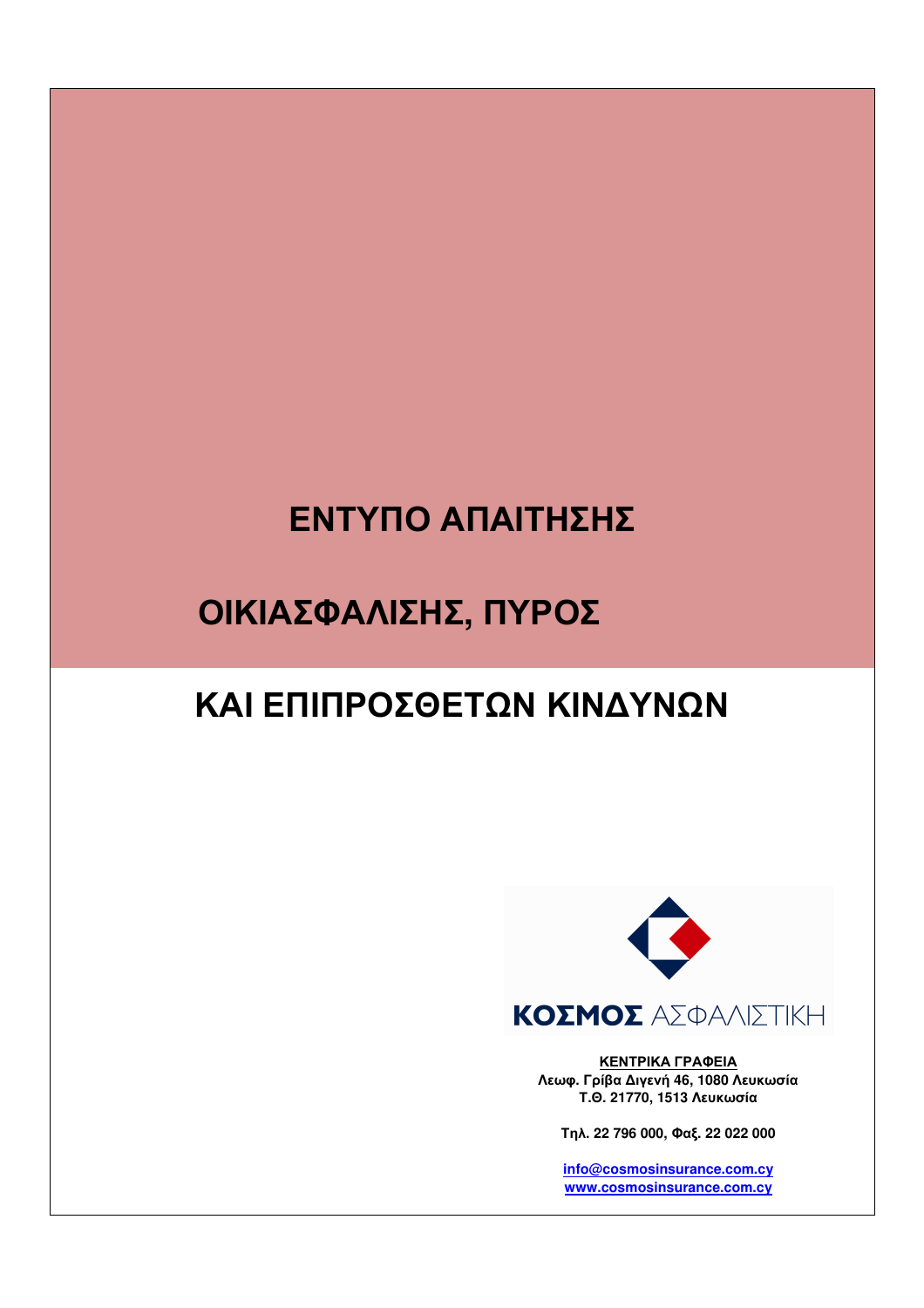|                                                                                                                                                            | Αρ. Απαίτησης <u>Δεραφοριαστημ</u> ό Αρ. Ασφαλιστηρίου | Κωδικός Αντιπροσώπου                                                                                                                                                                                                                                                                                                                                   |  |  |  |  |  |
|------------------------------------------------------------------------------------------------------------------------------------------------------------|--------------------------------------------------------|--------------------------------------------------------------------------------------------------------------------------------------------------------------------------------------------------------------------------------------------------------------------------------------------------------------------------------------------------------|--|--|--|--|--|
| ΑΣΦΑΛΙΣΜΕΝΟΣ                                                                                                                                               |                                                        |                                                                                                                                                                                                                                                                                                                                                        |  |  |  |  |  |
|                                                                                                                                                            |                                                        |                                                                                                                                                                                                                                                                                                                                                        |  |  |  |  |  |
| Ονοματεπώνυμο                                                                                                                                              |                                                        |                                                                                                                                                                                                                                                                                                                                                        |  |  |  |  |  |
| Διεύθυνση                                                                                                                                                  |                                                        |                                                                                                                                                                                                                                                                                                                                                        |  |  |  |  |  |
| Τηλ. Οικίας                                                                                                                                                | Τηλ. Εργασίας <u>________________</u>                  | Κινητό                                                                                                                                                                                                                                                                                                                                                 |  |  |  |  |  |
| Επάγγελμα                                                                                                                                                  |                                                        | Αρ. Ταυτότητας _________                                                                                                                                                                                                                                                                                                                               |  |  |  |  |  |
| Διεύθυνση Ασφαλισμένης Περιουσίας:<br><u> 1980 - Johann Barbara, martin amerikan basal dan berasal dalam basal dan berasal dalam basal dan berasal dan</u> |                                                        |                                                                                                                                                                                                                                                                                                                                                        |  |  |  |  |  |
|                                                                                                                                                            |                                                        |                                                                                                                                                                                                                                                                                                                                                        |  |  |  |  |  |
|                                                                                                                                                            |                                                        |                                                                                                                                                                                                                                                                                                                                                        |  |  |  |  |  |
|                                                                                                                                                            |                                                        |                                                                                                                                                                                                                                                                                                                                                        |  |  |  |  |  |
| <b>ZHMIA</b>                                                                                                                                               |                                                        |                                                                                                                                                                                                                                                                                                                                                        |  |  |  |  |  |
|                                                                                                                                                            | Ημερομηνία πραγματοποίησης της Ζημιάς                  | $\frac{1}{\sqrt{2}}$ , $\frac{1}{\sqrt{2}}$ , $\frac{1}{\sqrt{2}}$ , $\frac{1}{\sqrt{2}}$ , $\frac{1}{\sqrt{2}}$ , $\frac{1}{\sqrt{2}}$ , $\frac{1}{\sqrt{2}}$ , $\frac{1}{\sqrt{2}}$ , $\frac{1}{\sqrt{2}}$ , $\frac{1}{\sqrt{2}}$ , $\frac{1}{\sqrt{2}}$ , $\frac{1}{\sqrt{2}}$ , $\frac{1}{\sqrt{2}}$ , $\frac{1}{\sqrt{2}}$ , $\frac{1}{\sqrt{2}}$ |  |  |  |  |  |
| Ώρα πραγματοποίησης της Ζημιάς<br>$\pi$ , $\mu$ , $\mu$ , $\mu$ , $\mu$ , $\mu$ , $\mu$                                                                    |                                                        |                                                                                                                                                                                                                                                                                                                                                        |  |  |  |  |  |
| Τι προκάλεσε την Ζημιά                                                                                                                                     |                                                        |                                                                                                                                                                                                                                                                                                                                                        |  |  |  |  |  |
|                                                                                                                                                            |                                                        |                                                                                                                                                                                                                                                                                                                                                        |  |  |  |  |  |
|                                                                                                                                                            |                                                        |                                                                                                                                                                                                                                                                                                                                                        |  |  |  |  |  |
| Έχετε ειδοποιήσει την Αστυνομία ή την Πυροσβεστική Υπηρεσία;                                                                                               |                                                        |                                                                                                                                                                                                                                                                                                                                                        |  |  |  |  |  |
|                                                                                                                                                            | <b>NAI</b><br>OXI                                      |                                                                                                                                                                                                                                                                                                                                                        |  |  |  |  |  |
| Αν ΝΑΙ, ποιο Σταθμό:                                                                                                                                       |                                                        |                                                                                                                                                                                                                                                                                                                                                        |  |  |  |  |  |
|                                                                                                                                                            |                                                        |                                                                                                                                                                                                                                                                                                                                                        |  |  |  |  |  |
|                                                                                                                                                            | ΠΕΡΙΓΡΑΨΕΤΕ ΛΕΠΤΟΜΕΡΩΣ ΠΩΣ ΠΡΑΓΜΑΤΟΠΟΙΗΘΗΚΕ Η ΖΗΜΙΑ    |                                                                                                                                                                                                                                                                                                                                                        |  |  |  |  |  |
|                                                                                                                                                            |                                                        |                                                                                                                                                                                                                                                                                                                                                        |  |  |  |  |  |
|                                                                                                                                                            |                                                        |                                                                                                                                                                                                                                                                                                                                                        |  |  |  |  |  |
|                                                                                                                                                            |                                                        |                                                                                                                                                                                                                                                                                                                                                        |  |  |  |  |  |
|                                                                                                                                                            |                                                        |                                                                                                                                                                                                                                                                                                                                                        |  |  |  |  |  |
|                                                                                                                                                            |                                                        |                                                                                                                                                                                                                                                                                                                                                        |  |  |  |  |  |
|                                                                                                                                                            |                                                        |                                                                                                                                                                                                                                                                                                                                                        |  |  |  |  |  |
|                                                                                                                                                            |                                                        |                                                                                                                                                                                                                                                                                                                                                        |  |  |  |  |  |
|                                                                                                                                                            |                                                        |                                                                                                                                                                                                                                                                                                                                                        |  |  |  |  |  |
|                                                                                                                                                            |                                                        |                                                                                                                                                                                                                                                                                                                                                        |  |  |  |  |  |
|                                                                                                                                                            |                                                        |                                                                                                                                                                                                                                                                                                                                                        |  |  |  |  |  |
|                                                                                                                                                            |                                                        |                                                                                                                                                                                                                                                                                                                                                        |  |  |  |  |  |
|                                                                                                                                                            |                                                        |                                                                                                                                                                                                                                                                                                                                                        |  |  |  |  |  |
|                                                                                                                                                            |                                                        |                                                                                                                                                                                                                                                                                                                                                        |  |  |  |  |  |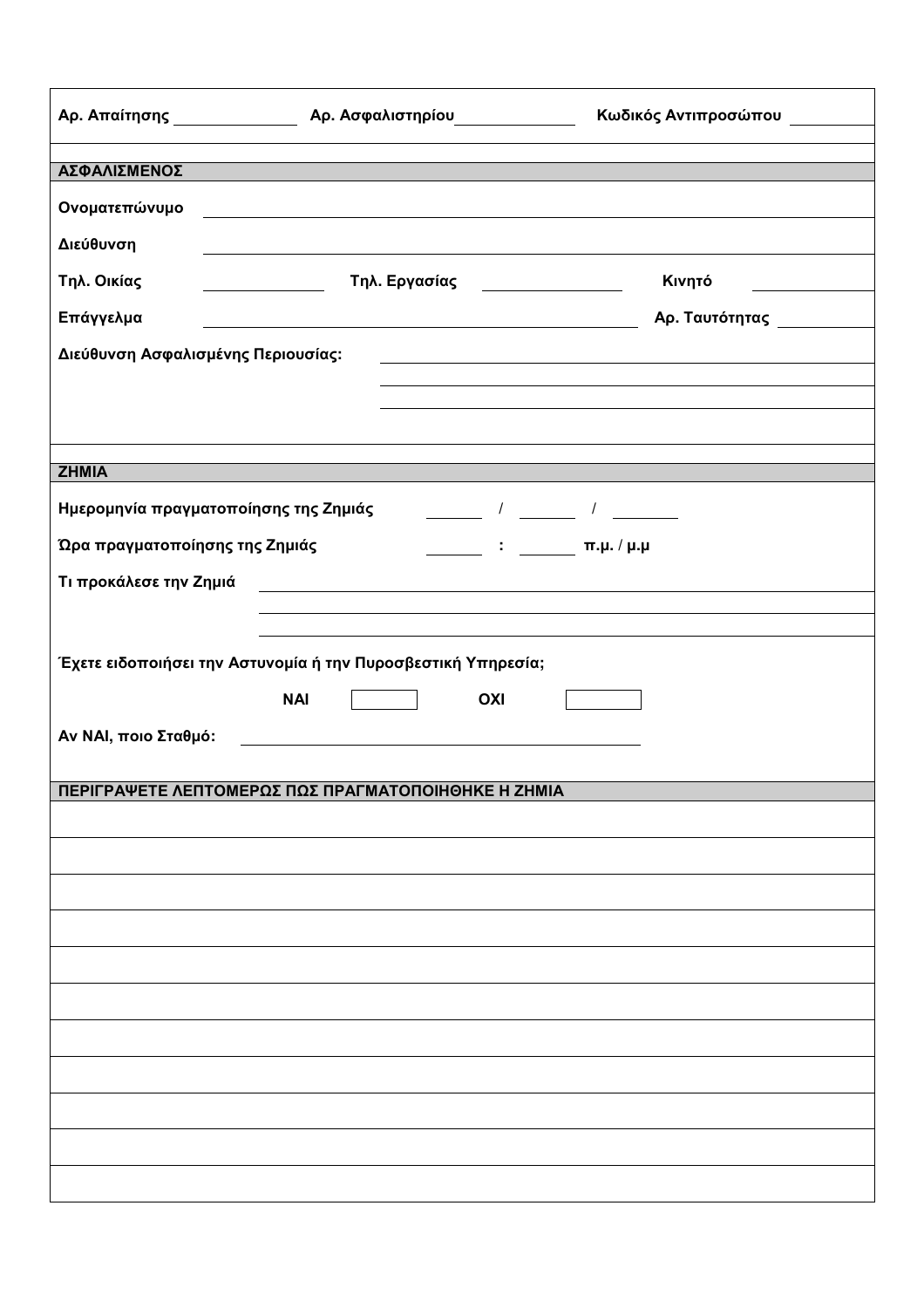| ΠΕΡΙΓΡΑΦΗ ΚΑΤΕΣΤΡΑΜΜΕΝΗΣ ΠΕΡΙΟΥΣΙΑΣ                                                                                                                                               |                      |               |                                        |                        |                   |  |  |
|-----------------------------------------------------------------------------------------------------------------------------------------------------------------------------------|----------------------|---------------|----------------------------------------|------------------------|-------------------|--|--|
| Περιγραφή<br>Κατεστραμμένων<br>Αντικειμένων                                                                                                                                       | Ημερομηνία<br>Αγοράς | Αρχικό Κόστος | Αξία κατά την<br>Περίοδο της<br>Ζημιάς | Αξία<br>Αντικατάστασης | Ποσό<br>Απαίτησης |  |  |
|                                                                                                                                                                                   |                      |               |                                        |                        |                   |  |  |
|                                                                                                                                                                                   |                      |               |                                        |                        |                   |  |  |
|                                                                                                                                                                                   |                      |               |                                        |                        |                   |  |  |
|                                                                                                                                                                                   |                      |               |                                        |                        |                   |  |  |
|                                                                                                                                                                                   |                      |               |                                        |                        |                   |  |  |
|                                                                                                                                                                                   |                      |               |                                        |                        |                   |  |  |
|                                                                                                                                                                                   |                      |               |                                        |                        |                   |  |  |
|                                                                                                                                                                                   |                      |               |                                        |                        |                   |  |  |
|                                                                                                                                                                                   |                      |               |                                        |                        |                   |  |  |
|                                                                                                                                                                                   |                      |               |                                        |                        |                   |  |  |
|                                                                                                                                                                                   |                      |               |                                        |                        |                   |  |  |
|                                                                                                                                                                                   |                      |               |                                        |                        |                   |  |  |
|                                                                                                                                                                                   |                      |               |                                        |                        |                   |  |  |
|                                                                                                                                                                                   |                      |               |                                        |                        |                   |  |  |
|                                                                                                                                                                                   |                      |               |                                        |                        |                   |  |  |
|                                                                                                                                                                                   |                      |               |                                        |                        |                   |  |  |
|                                                                                                                                                                                   |                      |               |                                        |                        |                   |  |  |
| ΟΛΙΚΟ ΠΟΣΟ ΑΠΑΙΤΗΣΗΣ<br>€                                                                                                                                                         |                      |               |                                        |                        |                   |  |  |
| Δηλώνω ότι τα γεγονότα και τα στοιχεία τα οποία έχω δώσει σε αυτό το έντυπο απαιτήσεως είναι πλήρη,<br>ορθά και αληθή και δεν έχω αποκρύψει, παραποιήσει με ανακρίβεια οτιδήποτε. |                      |               |                                        |                        |                   |  |  |
| Υπογραφή Ασφαλισμένου ________________________<br>Ημερομηνία                                                                                                                      |                      |               |                                        |                        |                   |  |  |
|                                                                                                                                                                                   |                      |               |                                        |                        |                   |  |  |
|                                                                                                                                                                                   |                      |               |                                        |                        |                   |  |  |
|                                                                                                                                                                                   |                      |               |                                        |                        |                   |  |  |